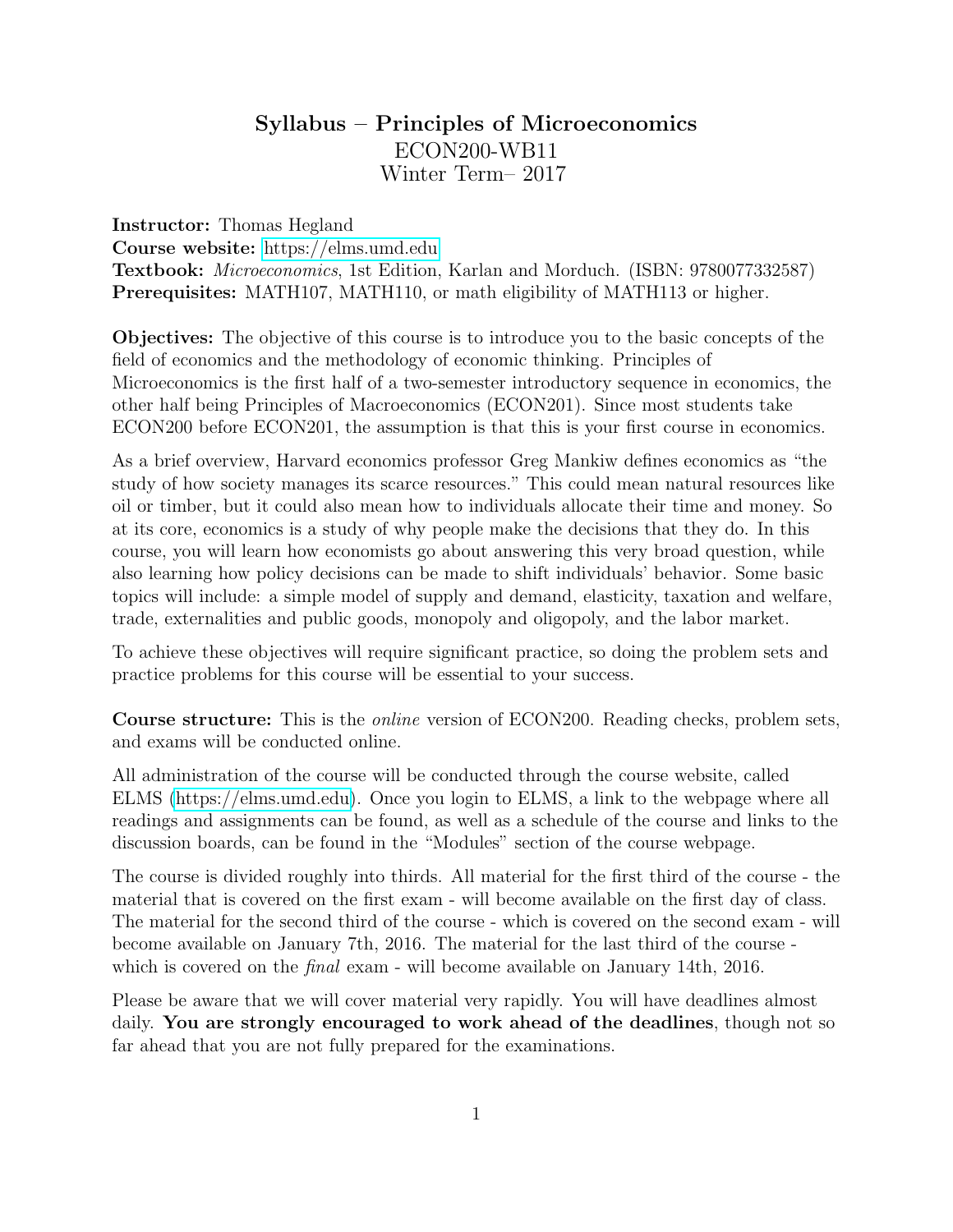For each topic covered, I expect that you will proceed in the following manner: you will read the relevant chapter of the textbook while completing the LearnSmart reading assignment and then work through the problem set on the material. Problem sets may be available even after the exam on the same material becomes available, but it is strongly encouraged that you complete the problem sets before the related exams.

We will use a discussion board, also on ELMS, to facilitate class participation. Anyone may post a question and anyone may answer any other question. Questions on course material should be posted on the discussion board. Any questions on course material that are sent directly to the instructor will not receive a response. There will be separate threads for each chapter of the textbook, so be sure to post your questions in the proper thread. I will check the discussion board every weekday, so questions will generally receive a response within 24 hours.

Reading assignments, homework, and exams will be administered via a second website, called Connect, so please be sure that your textbook includes access to Connect. IMPORTANT: The first time that you login to Connect to register, please do so through ELMS. Click on "Modules" in ELMS and then click the McGraw-Hill link at the top of the page to access Connect. Please look at the document "MH Campus Canvas Student Guide" on the course webpage for instructions and more information on how to access Connect. Homework assignments and/or reading checks will generally be due twice a week. Official due dates for each assignment are visible on the homepage on Connect. Please be aware of all deadlines. Credit will not be given for late assignments.

Readings (5%): Since this is an online course, you are expected to keep up with all readings for the course. To facilitate independent learning of the material, Connect offers a service called "LearnSmart." LearnSmart is an interactive reading service that tests you on the material as you read the chapter to aid in retention. You are required to complete these reading-check assignments for all chapters that you read and they will account for 5% of your final grade.

Homework (25%): There will be 17 homework assignments. I will drop your two lowest scores on a percentage basis, and Connect allows you three tries to answer each question correctly. Connect assigns points to the problem sets, so some problem sets are worth more than others. I will weight all assignments equally. Late assignments will not be accepted.

Exams: There will be two midterm exams (worth 20% of your final grade each) and a cumulative final exam (worth 30% of your final grade). The exams are also to be completed on Connect, and you may use your textbook as a reference. However, the exams will be structured in such a way that reliance on your textbook will put you at a serious time disadvantage, so it is suggested that you use your book as little as possible. If you log out of Connect at any point during the exam, you cannot return to it, so you should be

 $\boxed{\bigcirc}$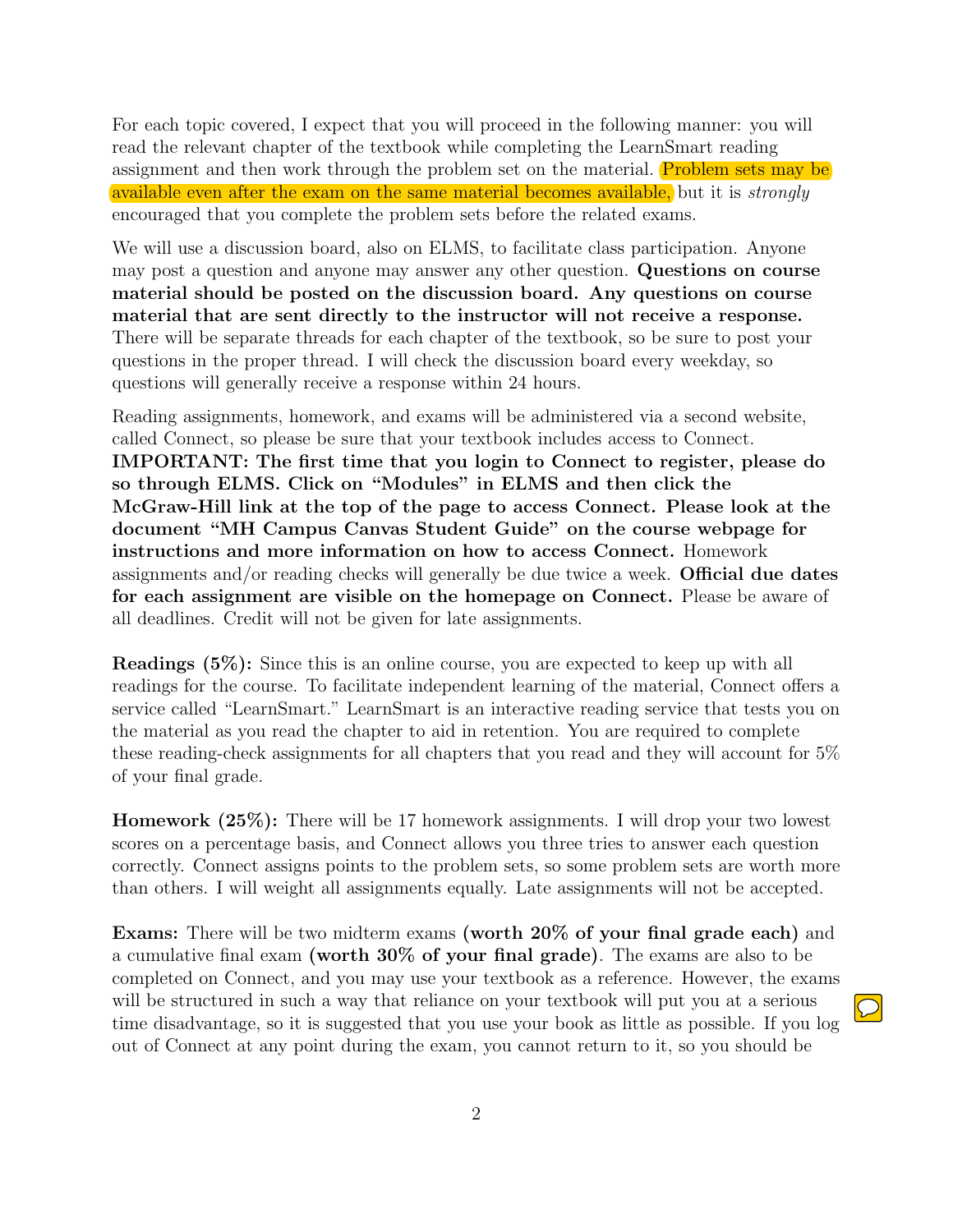certain that you have allotted enough time to take the exam. Examinations will have multiple choice and true/false questions. Homework assignments should provide good practice for the exams. Dates for the exams will be:

- Exam 1: Available between 4 pm EST Sunday, January 8 and 4 pm EST Monday, January 9. You will have one hour to complete this exam.
- Exam 2: Available between 4 pm EST Thursday, January 16 and 4 pm EST Friday, January 17. You will have one hour to complete this exam.
- Final exam: Available between 4 pm EST Wednesday, January 21 and 4 pm EST Friday, January 23. You will have two hours to complete this exam.

Since this course is conducted 100% online, the course will proceed as scheduled even if the University of Maryland is closed for inclement weather. Students having valid excuses will be given make-up exams in keeping with University of Maryland policy. Please contact me as soon as possible regarding make-up exams. More information can be found at [http://umd.edu/catalog/index.cfm/show/content.section/c/27/ss/1584/s/1540.](http://umd.edu/catalog/index.cfm/show/content.section/c/27/ss/1584/s/1540) Students whose excuses are not consistent with University of Maryland policy on excused absences will not be granted make-up exams under any circumstances.

Grades: Your final grade will consist of reading assignments for each chapter (5%), your best 15 homework assignments (25%), two midterm exams (20% each), and the cumulative final exam (30%). Letter grades will be assigned in a manner consistent with the following scale:

- A+: final grade greater than or equal to  $97\%$ .
- A: final grade greater than or equal to 93% but less than 97%.
- A-: final grade greater than or equal to  $90\%$  but less than  $93\%$ .
- B+: final grade greater than or equal to  $87\%$  but less than  $90\%$ .
- B: final grade greater than or equal to 83% but less than 87%.
- B-: final grade greater than or equal to 80% but less than 83%.
- C+: final grade greater than or equal to  $77\%$  but less than  $80\%$ .
- C: final grade greater than or equal to 73% but less than 77%.
- C-: final grade greater than or equal to 70% but less than 73%.
- D+: final grade greater than or equal to  $67\%$  but less than  $70\%$ .
- D: final grade greater than or equal to 63\% but less than 67\%.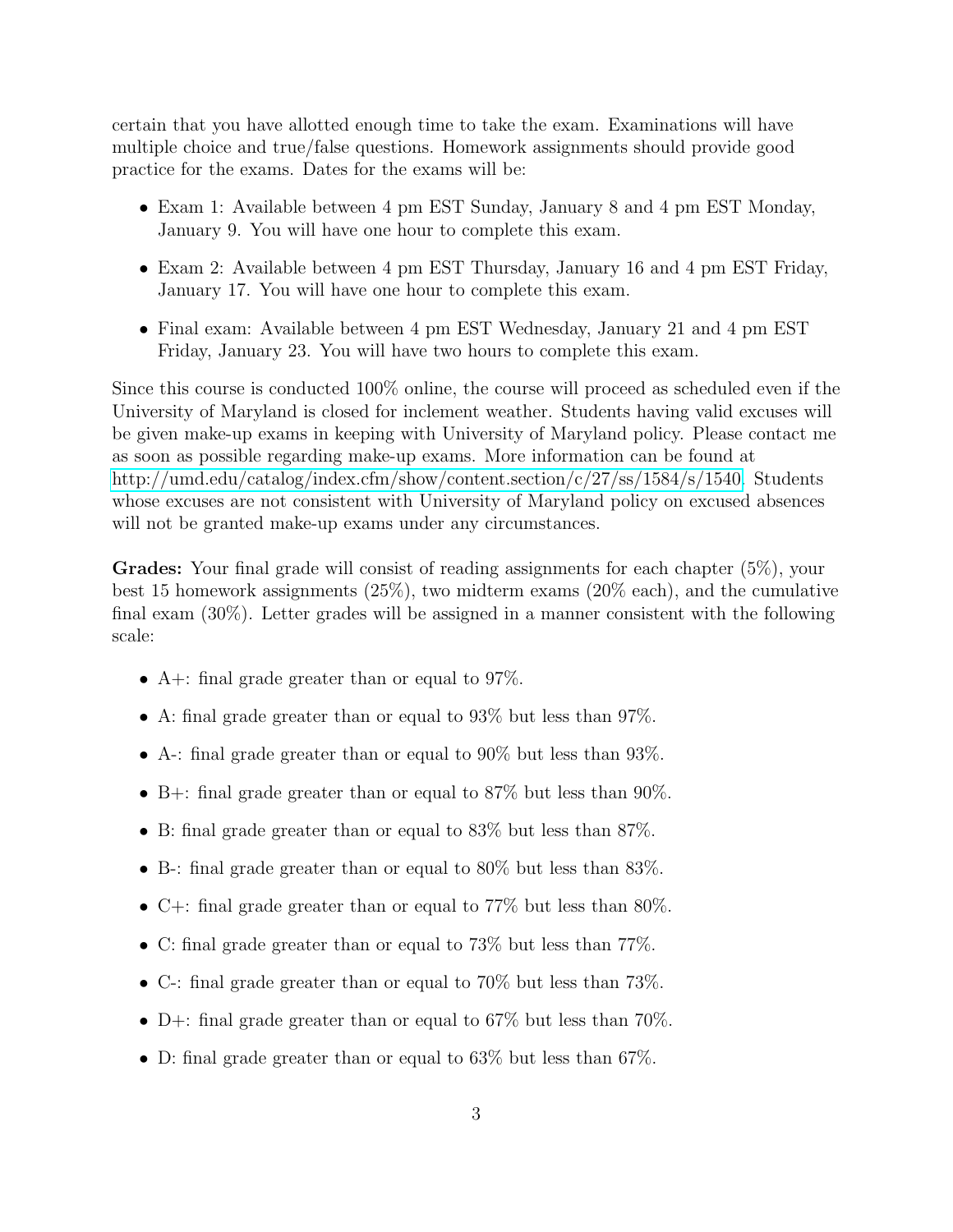- D-: final grade greater than or equal to  $60\%$  but less than  $63\%$ .
- F: final grade less than  $60\%$ .

I reserve the right to adjust this scale based on class performance, but you will receive no grade worse than that prescribed by this scale.

Contacting me: Please ask content-related questions on the discussion board. However, I will be readily available if you need to contact me directly *through ELMS only* about anything not related to the content of this course (rescheduling exams, etc.). As a point of policy, I will respond to all messages on ELMS within 24 hours on weekdays, but I will do my best to answer you as quickly as possible. Updates to the course schedule will be posted to the course website. Note that I am amenable to offering Skype (or other video chat based) help sessions and office hours. If desired, please contact me via ELMS and we can work on scheduling.

Academic dishonesty: By enrolling in this course, you are pledging to abide by the Honor Code of the University of Maryland. According to the Student Honor Council, "The University has a nationally recognized Honor Code, administered by the Student Honor Council." More information regarding the Honor Code and punishment for academic dishonesty can be found at [http://www.shc.umd.edu.](http://www.shc.umd.edu)

If you need accommodations for a disability, please register with Disabilities Support Services at [http://www.counseling.umd.edu/DSS/registration.html.](http://www.counseling.umd.edu/DSS/registration.html) Contact me via email to set up modified course assignments if they are prescribed by DSS.